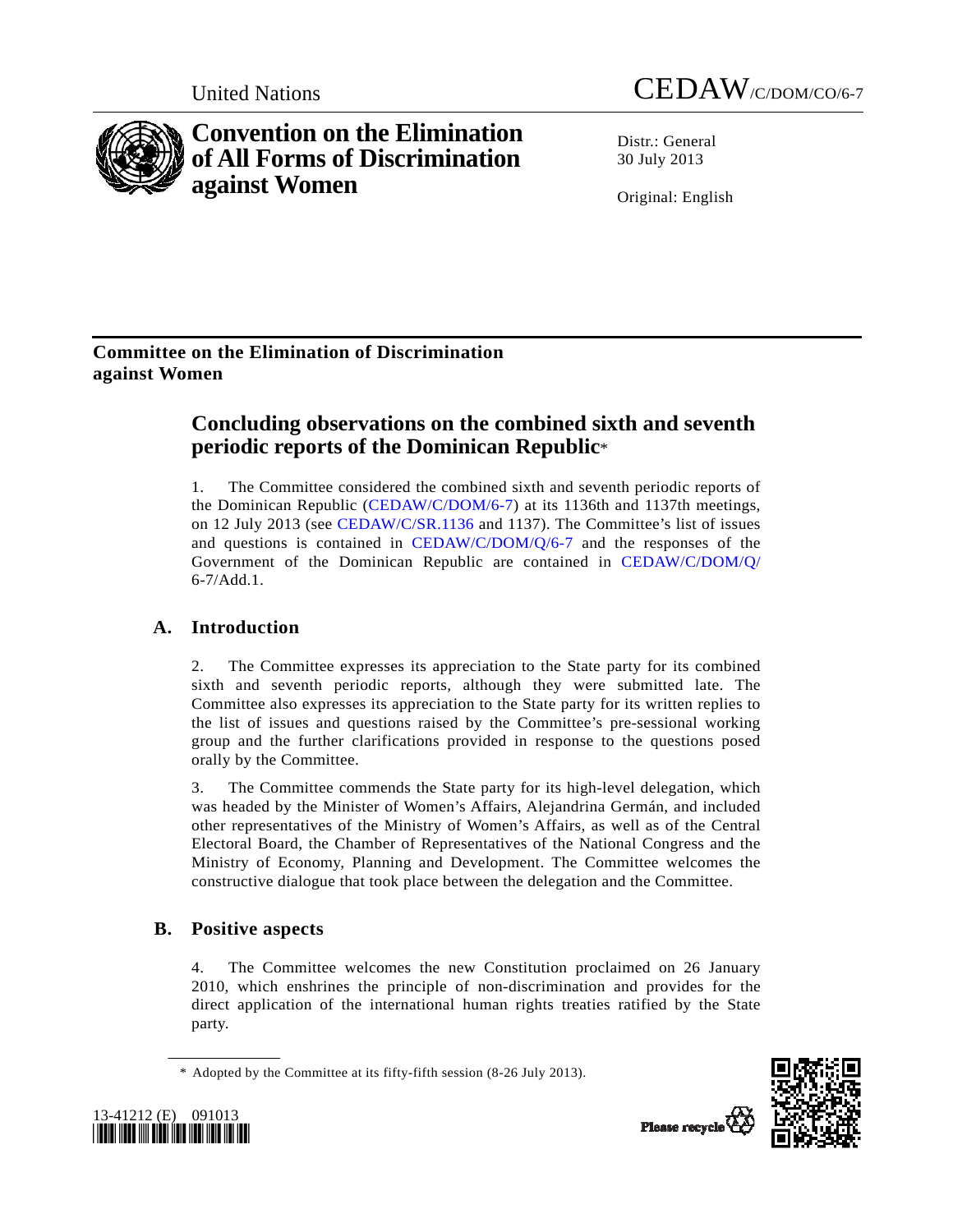5. The Committee notes with appreciation the legal framework adopted by the State party to prevent and combat trafficking in human beings, in particular women and girls, and, in that regard, the establishment of victims of trafficking unit within the Office of the Attorney General, and of a special department to combat the commercial sexual exploitation of boys, girls and adolescents.

6. The Committee welcomes the adoption of Act No. 5-13 on disabilities in the Dominican Republic, which recognizes women with disabilities as right holders.

7. The Committee notes the adoption of the National Gender Equality and Equity Plan 2007-2017.

8. The Committee welcomes the ratification by the State party of the following international treaties:

 (a) The United Nations Convention against Transnational Organized Crime, in 2006, and the Protocol to Prevent, Suppress and Punish Trafficking in Persons, Especially Women and Children, supplementing the United Nations Convention against Transnational Organized Crime, in 2008;

 (b) The Optional Protocol to the Convention on the Rights of the Child on the sale of children, child prostitution and child pornography, in 2006;

 (c) The Convention on the Rights of Persons with Disabilities and the Optional Protocol thereto, in 2009;

 (d) The Domestic Workers Convention, 2011 (No. 189), of the International Labour Organization, in 2011.

## **C. Principal areas of concern and recommendations**

## **National Congress**

9. **While reaffirming that the Government has the primary responsibility and is particularly accountable for the full implementation of the obligations of the State party under the Convention, the Committee stresses that the Convention is binding on all branches of government. It invites the State party to encourage its National Congress, in line with its procedures, where appropriate, to take the necessary steps with regard to the implementation of the present concluding observations between now and the State party's next reporting process under the Convention.**

## **Definition of equality and non-discrimination**

10. While noting that the new Constitution enshrines the principle of non-discrimination, including on the basis of sex (art. 39), and provides for measures to prevent and combat sex-based discrimination, the Committee is concerned about the persistence of multiple forms of discrimination against women in the State party, especially women of Haitian origin. The Committee notes with satisfaction the statement of the State party, during the constructive dialogue, that article 37 of the new Constitution, which protects life from the moment of conception, has been complemented with a revision of the Penal Code to protect women's reproductive rights allowing abortion in cases in which the mother's health is threatened.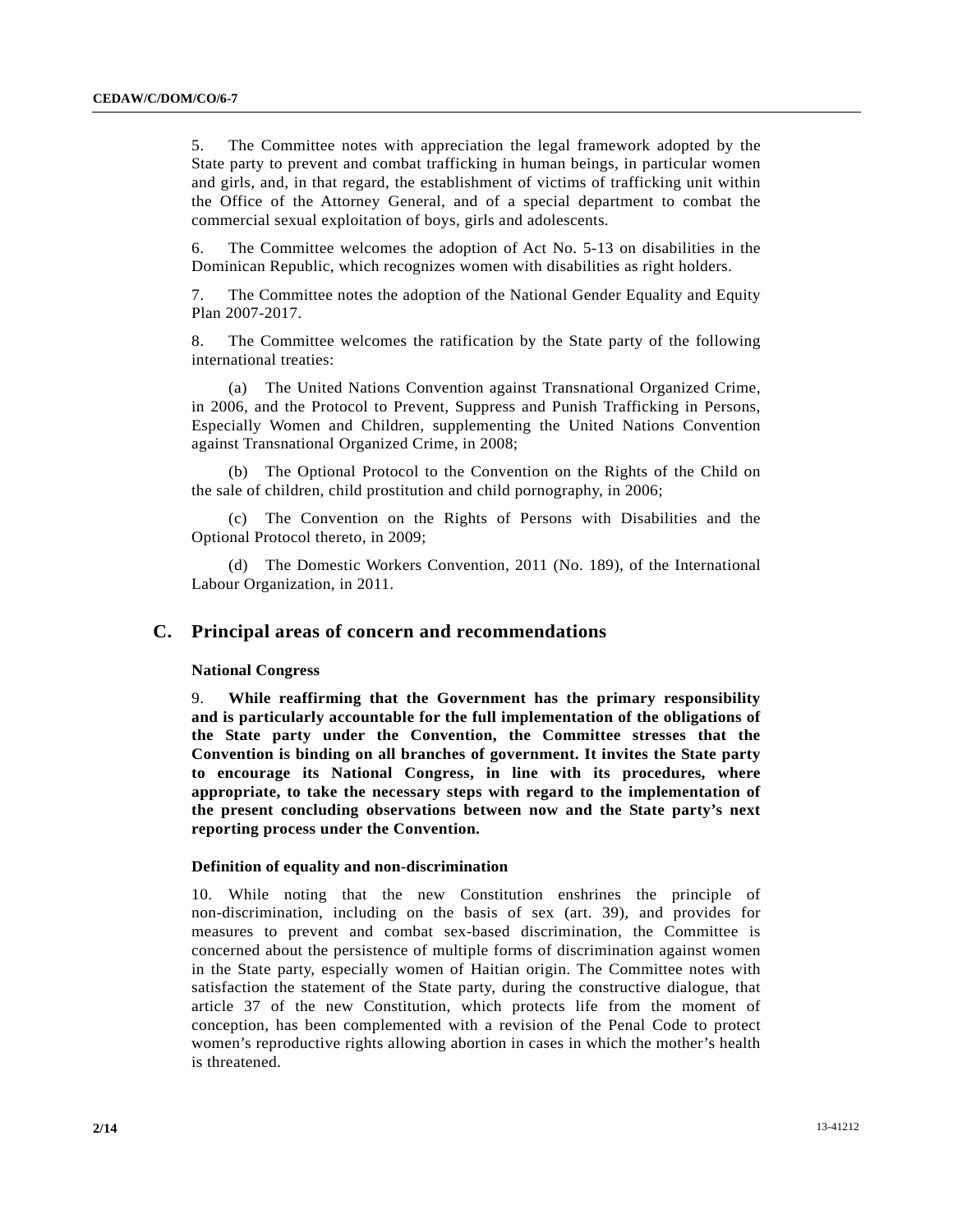11. **The Committee recommends that the State party:**

 (a) **Ensure the effective application of the constitutional prohibition of sex-based discrimination;**

 (b) **Introduce in its legislation the concept of multiple discrimination and ensure appropriate remedies for victims of such discrimination;**

 (c) **Ensure that the current process of revision of criminal legislation on reproductive rights will be approved and that this legislative framework fully respects the Convention and does not bring a regression with its implementation.**

## **Visibility of the Convention, the Optional Protocol and the Committee's general recommendations**

12. While noting with appreciation that the Convention takes precedence over national law (art. 74 of the Constitution), the Committee notes the absence of cases in which the Convention has been directly applied by the courts. The Committee also regrets that there are no specific measures to disseminate the content of the Convention and the Optional Protocol thereto among women, in particular those belonging to disadvantaged and marginalized groups.

13. **The Committee recommends that the State party:**

 (a) **Ensure that women's rights and, in particular, the provisions of the Convention form an integral part of legal education, thereby enabling judges to directly apply the provisions of the Convention and the Optional Protocol thereto and interpret national legal provisions in the light of the Convention;**

 (b) **Develop a sustainable strategy to disseminate the content of the Convention, the Optional Protocol thereto and the Committee's general recommendations among all stakeholders, and raise awareness among women, in particular women belonging to disadvantaged groups, about their rights under the Convention and the procedure for inquiry and communication, including the jurisprudence of the Committee under the Optional Protocol.**

## **Legal complaint mechanisms**

14. While noting with appreciation that article 72 of the Constitution provides for the remedy of *amparo* to protect fundamental rights, the Committee notes the absence of information on women's access to this remedy. It expresses concern at the lack of information on the role of the Office of the Ombudsperson in connection with procedures for women to report cases of discrimination.

## 15. **The Committee calls upon the State party:**

 (a) **To raise awareness among women and the general public about the availability of the remedy of** *amparo* **to protect them from violations of their constitutional rights;**

 (b) **To provide the Office of the Ombudsperson with adequate financial, technical and human resources to consider complaints by women of sex-based discrimination and other violations of their rights under the Convention.**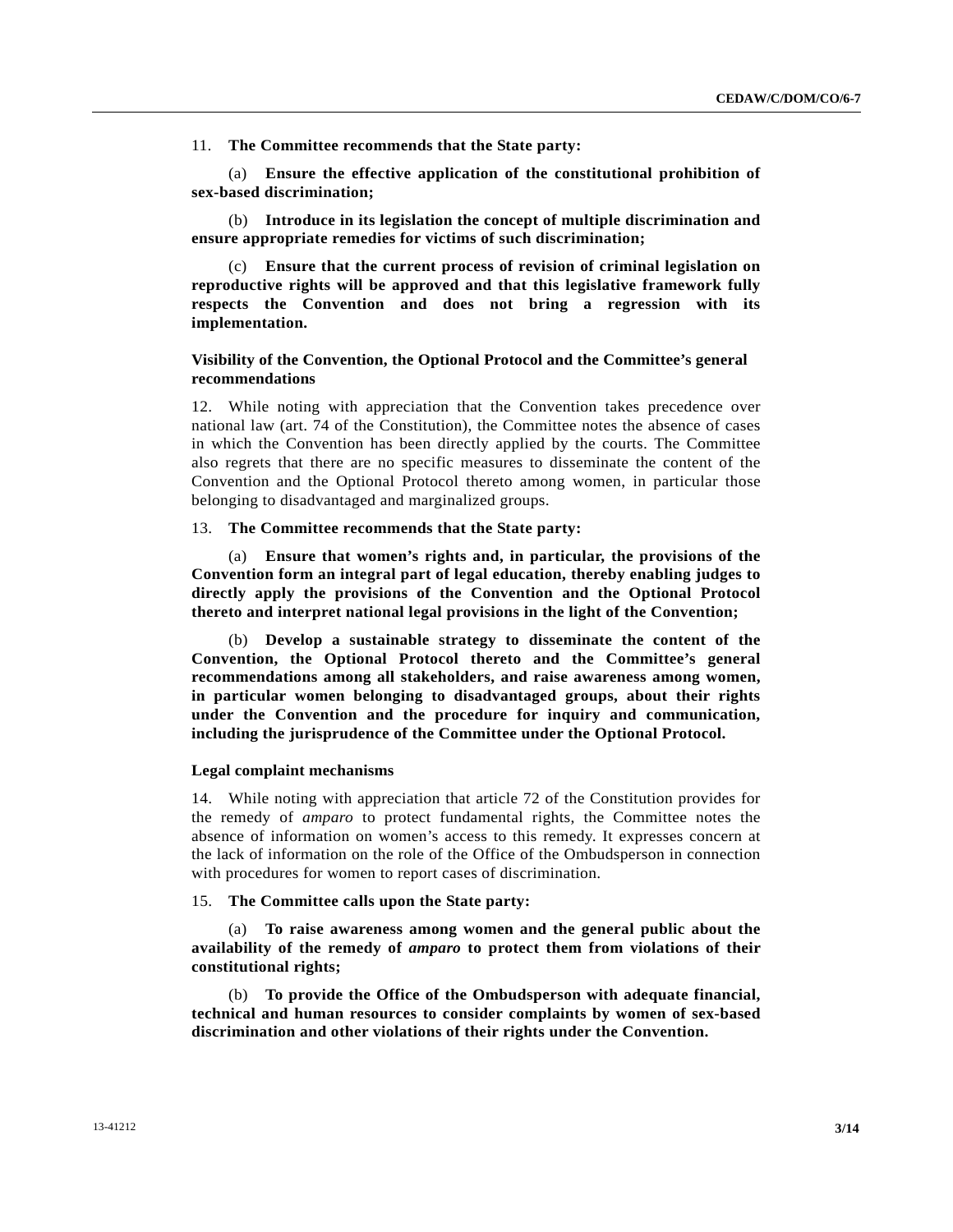#### **Access to justice**

16. The Committee commends the establishment of the Office of Women and the Family in the Supreme Court of Justice, but is concerned at the absence of information about the specific activities and results of the Office. The Committee notes with concern the existence of barriers to women's access to justice, such as legal costs, the limitation of legal aid to criminal procedures and the lack of programmes for the protection of women victims and witnesses. The Committee is further concerned about the lack of effective remedies for victims to bring complaints in cases of sex-based discrimination.

#### 17. **The Committee recommends that the State party:**

 (a) **Strengthen the financial resources of the Office of Women and the Family in the Supreme Court of Justice so that it may perform its functions;**

 (b) **Allocate adequate resources to facilitate access to legal aid and enable women without sufficient means to claim their rights in all areas of law, including in civil and labour law disputes;**

 (c) **Ensure that effective remedies are in place for women to bring complaints of sex-based discrimination.**

## **National machinery for the advancement of women**

18. The Committee recognizes the efforts made by the State party in building a national machinery of ministerial status, but at the same time notes the low percentage of the State party's budget allocated for implementing the National Gender Equality and Equity Plan 2007-2017. It also notes the absence of a monitoring system for assessing the results of the strategy. The Committee is further concerned about the possible merging of the Ministry of Women with other ministries, which would negatively affect the capacity of the State party to coordinate and implement public policies for the advancement of women. Lastly, it is concerned about the lack of resources to promote the involvement of women's organizations in the implementation of programmes.

19. **The Committee, recalling its general recommendation No. 6, on effective national machinery and publicity, and the guidance provided in the Beijing Platform for Action, in particular regarding the conditions necessary for the effective functioning of national machineries, recommends that the State party:**

 (a) **Strengthen the human and technical resources of the Ministry of Women and ensure that its mandate to coordinate the implementation of public policies for the advancement of women is not weakened by restructuring;**

 (b) **Ensure a periodic and sustained increase of the budget dedicated to the implementation of policies and laws relating to gender equality, including budgets for the functioning of gender committees at the local level;**

 (c) **Strengthen the role of the Ministry of Women in coordinating the liaison teams on gender issues within governmental institutions so as to have results-based strategies for gender mainstreaming;**

 (d) **Adopt measures to promote cooperation between public authorities and women's non-governmental organizations in implementing public policies for the advancement of women and monitoring their impact, including by**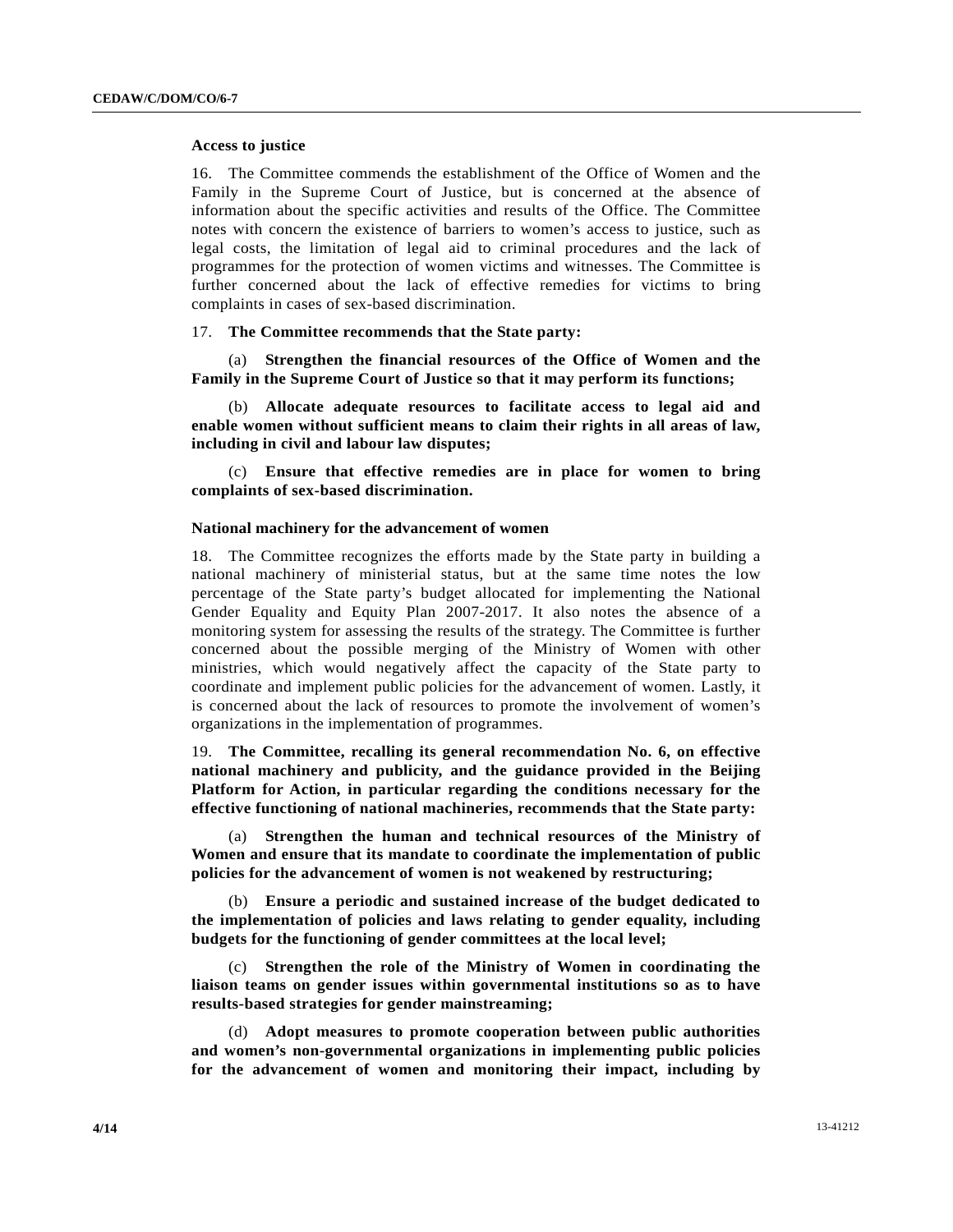**adopting participatory mechanisms and holding wide consultations with women when adopting strategies on gender equality.**

## **Temporary special measures**

20. The Committee recognizes the efforts made by the State party regarding temporary special measures, such as the adoption and enforcement of legislative quotas to ensure women's representation in political life. At the same time, the Committee notes the lack of temporary special measures in other areas, such as employment or family relations, which would allow the State party to achieve substantive equality between women and men. In particular, it notes the absence of temporary special measures in public policies and the lack of indicators to assess the results of the gender mainstreaming strategy.

21. **In line with the Committee's general recommendation No. 25, on temporary special measures, the Committee urges the State party:**

 (a) **To design and adopt temporary special measures to ensure de facto equality of women with men in the areas of education, employment and family relations, and include such measures in the National Development Strategy 2010-2030 and the 10-Year Education Plan 2008-2018;**

 (b) **To consider mandating the Ministry of Women and other relevant offices to conduct periodic assessments of the effectiveness of the temporary special measures adopted.**

#### **Stereotypes and discriminatory practices**

22. While the Committee appreciates the results of research carried out by the State party on the changes in cultural behaviour, it notes the persistence of a stereotyped division of gender roles in family and society, in addition to media attitudes that reinforce discriminatory messages on the sexual objectification of women and supposed male superiority. The Committee is specifically concerned about campaigns for promoting tourism that perpetuate discrimination against women and girls. The Committee expresses deep concern about the denial by the State party in respect of multiple forms of discrimination against women of Haitian origin, including racial and sex-based discrimination.

#### 23. **The Committee recommends that the State party:**

 (a) **Strengthen its efforts to include in the National Gender Equality and Equity Plan 2007-2017 long-term strategies to identify and combat traditional stereotypes emphasizing child rearing and the family roles of women;**

 (b) **Raise awareness among the media and the business sector, especially the tourism sector, about the need to stop using messages that discriminate against women;**

 (c) **Promote public debate about the situation of women of Haitian origin living in the State party, with a view to fostering full respect for their human rights and raising awareness of their contributions to society.**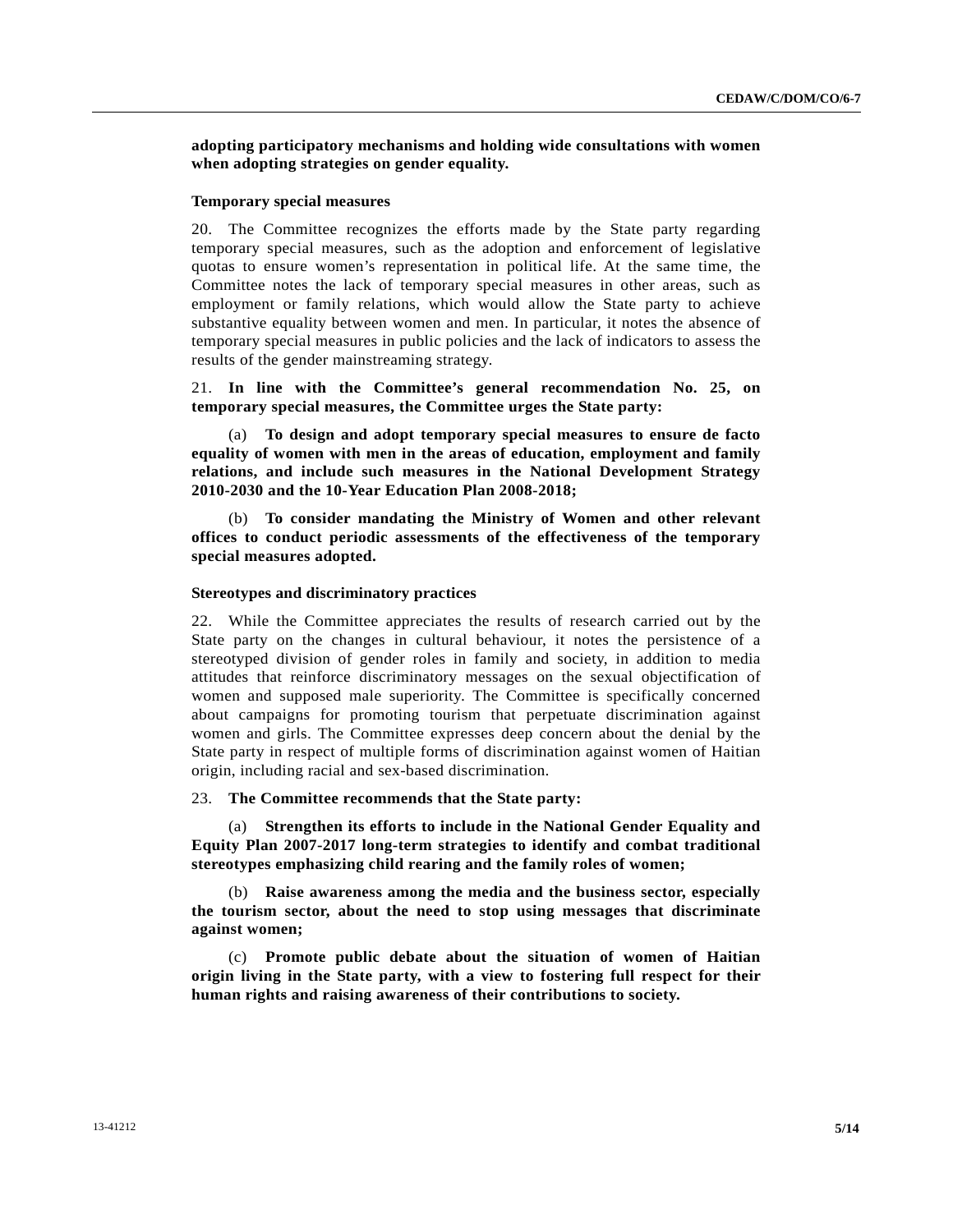## **Violence against women**

24. The Committee notes with concern the high incidence of violence, including sexual and domestic violence, against women in the State party, bearing in mind the special vulnerability of young women and women with disabilities to different forms of violence. While noting the State party's efforts to combat violence against women and to collect disaggregated data on such violence, the Committee expresses concern about the absence of a unified system and procedure to record reports of violence against women received by the Office of the Attorney General. The Committee welcomes the current amendment to the Criminal Code to criminalize "intimate femicide"; however, it remains concerned that other serious forms of violence against women have not been specifically criminalized. The Committee is also concerned about the limited number of prosecutions and convictions of perpetrators of violence against women; the high vulnerability of victims; and the lack of gender-sensitive procedures and protocols to assist women and girls who are victims of violence.

25. **In accordance with its general recommendation No. 19, on violence against women, and the recommendations contained in its previous concluding observations ([A/59/38](http://undocs.org/A/59/38), part two, para. 295), the Committee urges the State party:**

 (a) **To develop, as a matter of priority, a national plan of action to prevent and combat violence against women and adopt a comprehensive law on violence against women that provides for risk assessments for victims, early warning mechanisms and awareness-raising about the various forms of violence against women, bearing in mind special needs in terms of accessibility of information for marginalized women and women with disabilities;**

 (b) **To strengthen the judicial system in order to apply the law on violence against women and to provide measures to protect potential victims, including restraining orders against perpetrators;**

 (c) **To adopt specific protocols to unify procedures for reporting cases of violence against women and create a database to compile and periodically update data on such violence;**

 (d) **To amend the Criminal Code in order to criminalize all forms of violence against women;**

 (e) **To ensure that women and girls, including women with disabilities, who are victims of violence have adequate access to medical, psychosocial and legal assistance and to victim and witness protection programmes.**

## **Trafficking and exploitation of prostitution**

26. While the Committee considers with appreciation the legal framework in place to combat trafficking and smuggling of persons, it is concerned about:

 (a) The extent of trafficking in human beings, especially women and girls, in, from, to and in transit through the State party and the sexual exploitation of women and girls;

 (b) The high risk of women of Haitian origin becoming victims of trafficking;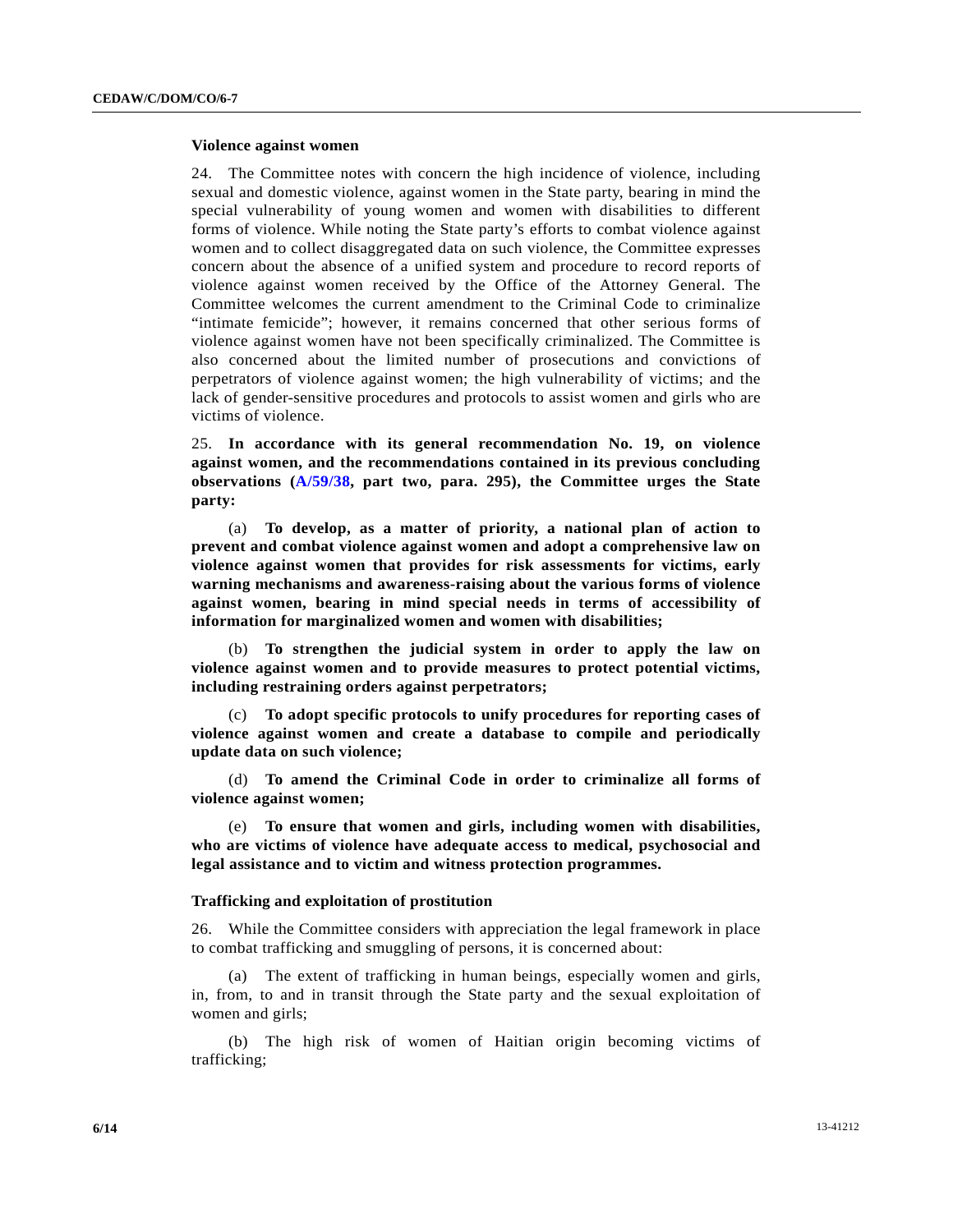(c) The absence of effective measures to prevent trafficking, such as pre-departure counselling for women migrants on the risks of trafficking, investigating and prosecuting cases of collusion of law enforcement officials with traffickers and smugglers and strengthening the referral mechanisms to identify and protect victims of trafficking, notwithstanding the State party's efforts to raise awareness about trafficking and smuggling of persons;

(d) The lack of official data on trafficking of women and girls;

 (e) The low number of prosecutions and convictions of perpetrators, notwithstanding the establishment of a specialized unit in the Office of the Attorney General to prosecute trafficking, smuggling, commercial and sexual exploitation and child labour;

(f) The prevalence of adolescent prostitution in the State party.

27. **The Committee calls upon the State party:**

 (a) **To strengthen efforts to provide protection, remedies and reparations for women victims of trafficking and sexual exploitation, in collaboration with non-governmental organizations and international agencies;**

 (b) **To include, as part of its strategy to combat trafficking, measures to provide legal advice for women, including women of Haitian origin, and to strengthen oversight and the enforcement of sanctions for law enforcement officials involved in cases of trafficking;**

 (c) **To devise a comprehensive system to collect gender-disaggregated data on trafficking in persons and smuggling;**

 (d) **To ensure that traffickers and smugglers are prosecuted and adequately punished, by providing systematic training to judges, prosecutors and other law enforcement officials on the investigation and adjudication of cases of trafficking and smuggling, and increase the number of shelters for women victims of trafficking;**

 (e) **To develop bilateral and multilateral cooperation agreements with countries of origin and destination;**

 (f) **To address the root causes of prostitution of women and girls in order to eliminate their vulnerability to sexual exploitation and ensure their rehabilitation and social reintegration.**

## **Participation in political and public life**

28. While noting the number of legal measures for strengthening the participation of women in political and public life, including the bill on political parties and the amendments to the Electoral Act aimed at achieving parity in elected offices, the Committee remains concerned about the underrepresentation of women in legislative bodies at the national and municipal levels, in the Cabinet and decisionmaking positions in the civil service, in political parties and at the international level. The Committee is also concerned at the lack of compliance by political parties and enforcement mechanism regarding the established quotas, and the continuing barriers hindering women's participation, such as the prevailing machismo culture and the lack of resources and technical assistance and expertise available to women to stand as candidates on an equal basis with men.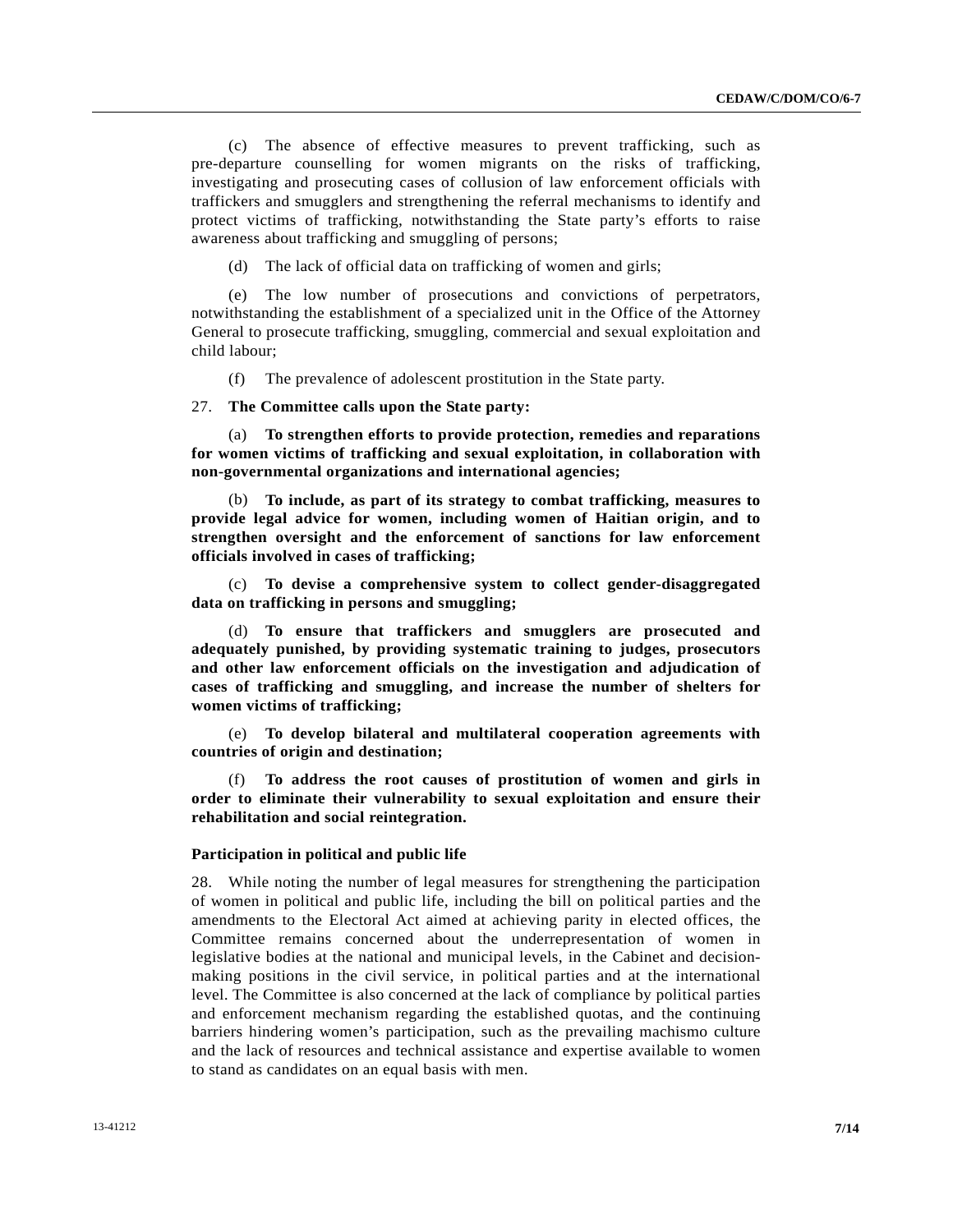29. **The Committee recommends that the State party:**

 (a) **Continue to strengthen the legal framework and public policies to effectively implement quotas, including that of equal representation in elected and appointed bodies, including in decision-making positions;**

 (b) **Allocate budgetary resources and provide technical advice for women candidates at the national and municipal levels;**

 (c) **Introduce measures to monitor the application of quotas by political parties and implement appropriate sanctions for non-compliance.**

## **Nationality**

30. The Committee is deeply concerned that women of Haitian descent and their children are faced with great difficulties regarding the recognition or acquisition of Dominican nationality, which places them at risk of statelessness or of an uncertain residence status for prolonged periods. In particular, it notes that the definition of nationality in the Constitution (art. 18) and in Act No. 285-04 on migration and the practice according to Circular No. 17 and/or resolution 12 of the Central Electoral Board exclude women of Haitian descent and their children who cannot show proof of their Dominican nationality. The Committee is concerned that the exception to the *jus soli* principle relating to foreigners "in transit" is systematically applied in an excessively broad fashion even to women who have spent many years, if not their entire life, in the Dominican Republic and to migrant women without proof of regular status, and whose children therefore cannot receive Dominican nationality at birth. The Committee is deeply concerned about the implementation of the law by the Central Electoral Board that denies citizenship to women of Haitian descent and their children born in the Dominican Republic. It is further concerned at the difficulties faced by women in obtaining birth certificates for their children, which are necessary for exercising many rights. The Committee takes note of the plan for regularizing citizen status envisaged by the State party.

## 31. **The Committee recommends that the State party:**

 (a) **Review the legal provisions on nationality and their implementation in respect of women of Haitian descent and their children;**

 (b) **Remove all the obstacles for women of Haitian descent and women of uncertain status to obtaining birth certificates for their children, ensuring their access to all rights;**

 (c) **Adopt a flexible procedure for regularizing the status of women of Haitian descent and their children, taking into account the length of their presence in the State party;**

 (d) **Ensure that the Central Electoral Board guarantees due process of law in all review procedures regarding nationality and migration status.**

## **Education**

32. The Committee notes with appreciation the increasing access of women to all levels of education, although it recognizes that discriminatory and sexist practices persist in the education sector. It notes the persistence of traditional stereotypes discriminating against women and girls in textbooks at the primary level of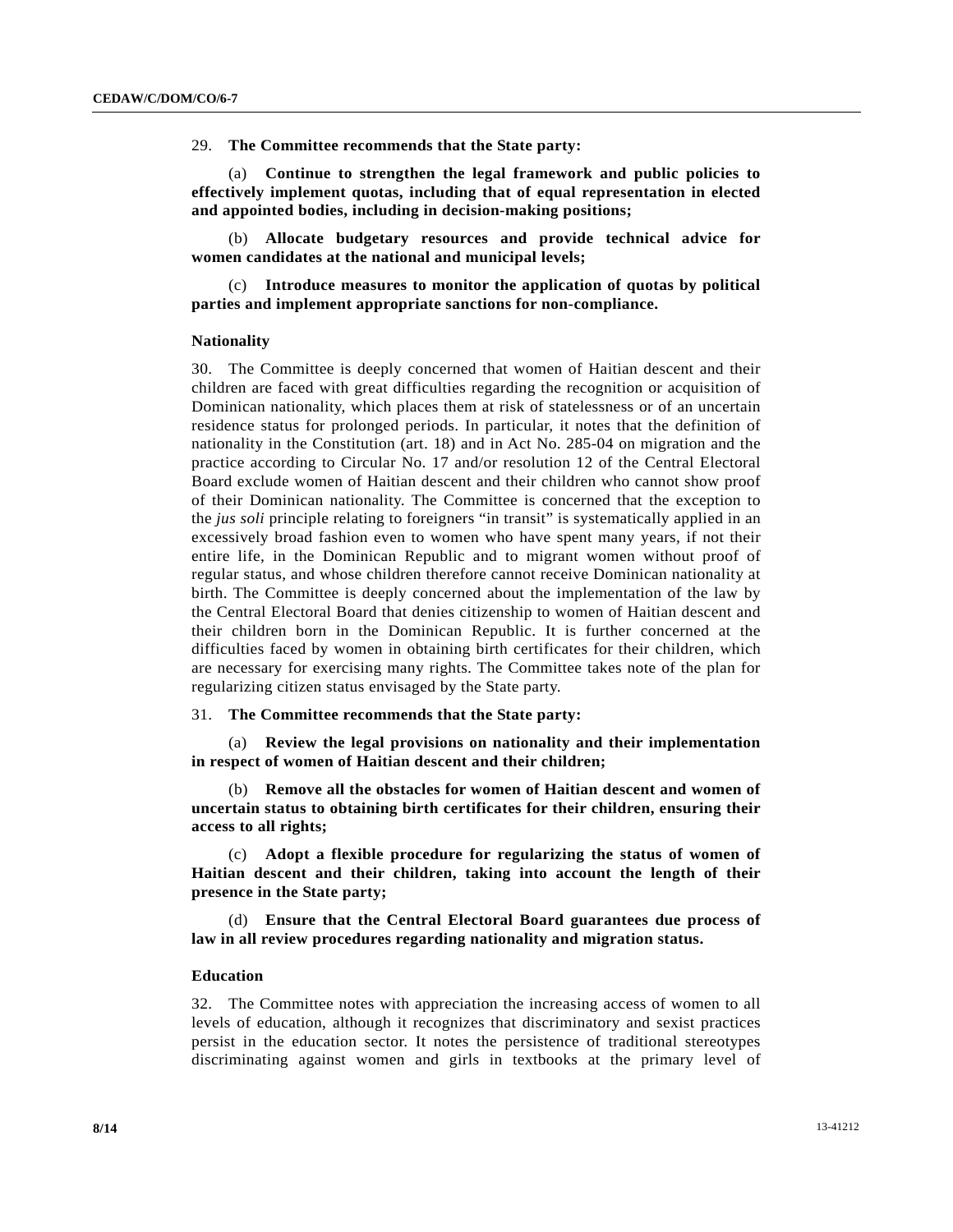education, the efforts to review and align them with the principle of non-discrimination notwithstanding. The Committee regrets the lack of genderdisaggregated data and information about courses pursued by girls, and data on the access to education of refugee women, women of Haitian origin and their descendants and women and girls with disabilities. The Committee notes the absence of research and disaggregated statistics on dropout rates for girls and the situation of pregnant adolescents in schools and on measures to prevent girls leaving school early. It also expresses its concern about the lack of measures to provide inclusive education for girls and women with disabilities and about the persistence of gender bias in career choices for women.

### 33. **The Committee recommends that the State party:**

 (a) **Continue its efforts to change cultural patterns that reproduce gender discrimination in education;**

 (b) **Conduct research and develop a system for collecting disaggregated information about the situation of women of Haitian descent, refugee women and women and girls with disabilities with regard to education;**

 (c) **Adopt measures at the level of academic institutions to collect data on dropout rates in connection with teenage pregnancy and implement measures to protect girls from discriminatory practices on the basis of their nationality;**

 (d) **Include, for adolescent girls and boys, age-appropriate education on sexual and reproductive rights in school curricula, including such issues as gender relations and responsible sexual behaviour, with the aim of preventing early pregnancies;**

 (e) **Adopt temporary special measures to promote and facilitate the access of women to non-traditional fields of education and careers.**

#### **Employment**

34. The Committee observes with concern the employment-related discrimination against women, in particular:

 (a) High rates of unemployment among women and the wide gender wage gap, the increasing access of women to education notwithstanding;

 (b) Sexual harassment of women in the workplace and the absence of effective remedies for victims;

 (c) Discriminatory practices against pregnant women and women living with HIV/AIDS that prevent them from gaining access to jobs;

(d) Barriers faced by domestic workers in gaining access to social security;

 (e) Limited opportunities for women and men to reconcile family and work life, including through the provision of childcare facilities;

 (f) Exploitation of women of Haitian origin in sugar cane plantations, where they are at risk of being exposed to contemporary forms of slavery.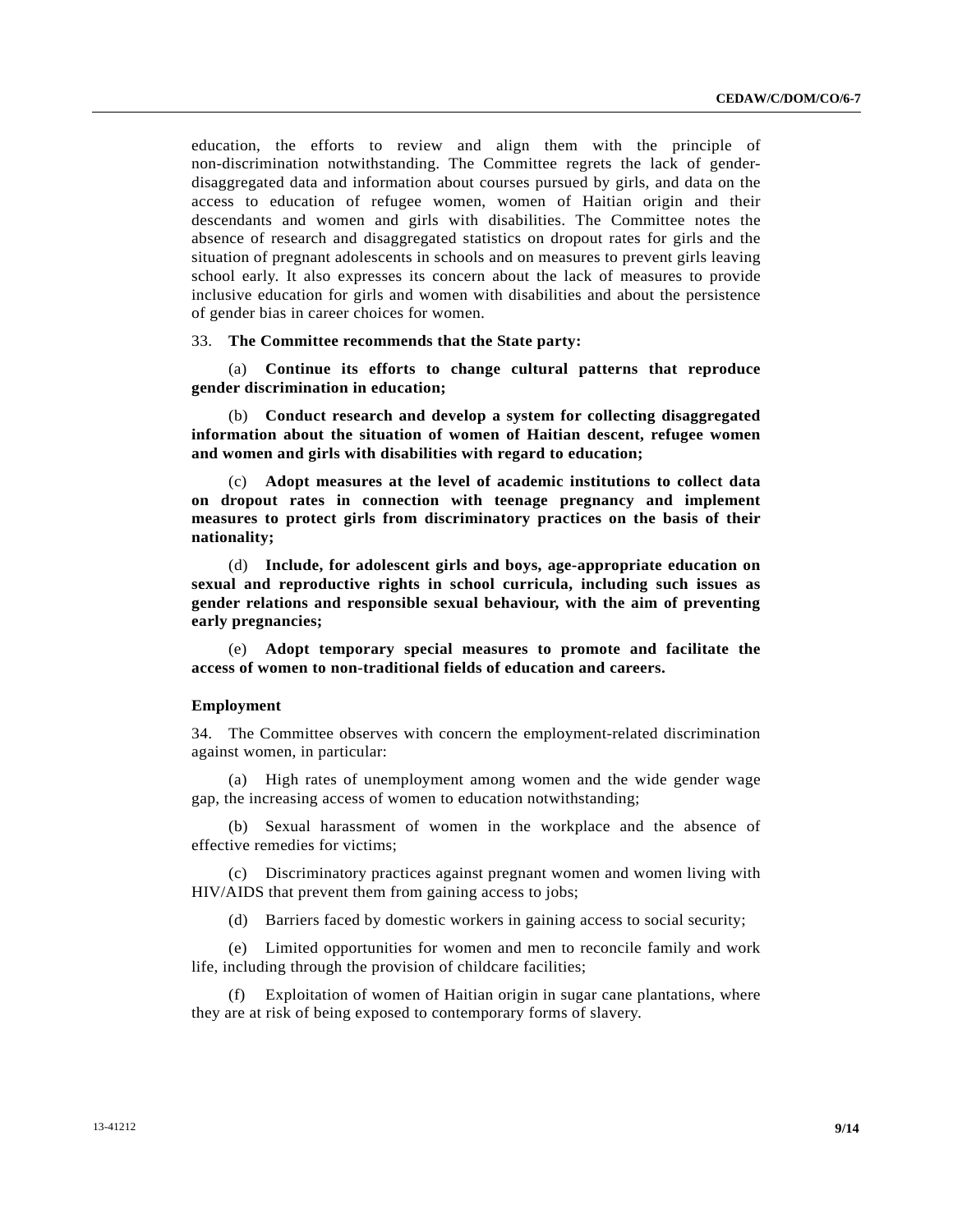35. **The Committee recommends that the State party:**

 (a) **Introduce specific measures, with time-bound targets and indicators, to create employment opportunities for women in the formal and informal sectors;**

 (b) **Adopt measures to encourage women to opt for non-traditional occupational areas such as technical professions;**

 (c) **Provide for effective remedies for victims of sexual harassment in the workplace, including through the adoption of the necessary legislation;**

 (d) **Prohibit and prosecute compulsory pregnancy testing and HIV/AIDS testing as a condition of employment and establish a mechanism for monitoring the working conditions of women living with HIV/AIDS;**

 (e) **Establish a mechanism for complaints and redress for pregnant women who are victims of discrimination in the workplace;**

 (f) **Ensure that the amendments to the Labour Code include measures to prevent abuse and monitor the conditions of domestic workers;**

 (g) **Expand and allocate adequate resources to childcare facilities throughout the State party and introduce flexible working hours for women and men in both the public and private sectors;**

 (h) **Raise awareness among men and women about their equal family responsibilities and encourage men to participate equally in child rearing and household responsibilities;**

 (i) **Monitor the working conditions in the agriculture sector, in particular in sugar cane plantations, with a view to preventing forced labour of women working in this sector and protecting their rights.**

### **Health**

36. While the Committee notes with appreciation the efforts made by the State party in the health sector by adopting the 10-Year Health Plan 2006-2015, it is concerned about:

(a) The high rate of maternal mortality;

 (b) The economic barriers faced by women in gaining access to contraceptives, which are not included in the list of medicines provided at low cost under the Essential Medicines Programme/Logistical Support Centre (PROMESE/CAL);

 (c) The extremely high level of use of voluntary sterilization as a method of contraception;

 (d) The fact that the draft amendment to the Criminal Code, while decriminalizing abortion in cases in which the mother's life is threatened, continues to criminalize abortion in other circumstances, such as rape, incest and serious malformation of the foetus;

 (e) The high number of women, including young women, living with HIV/AIDS in the State party;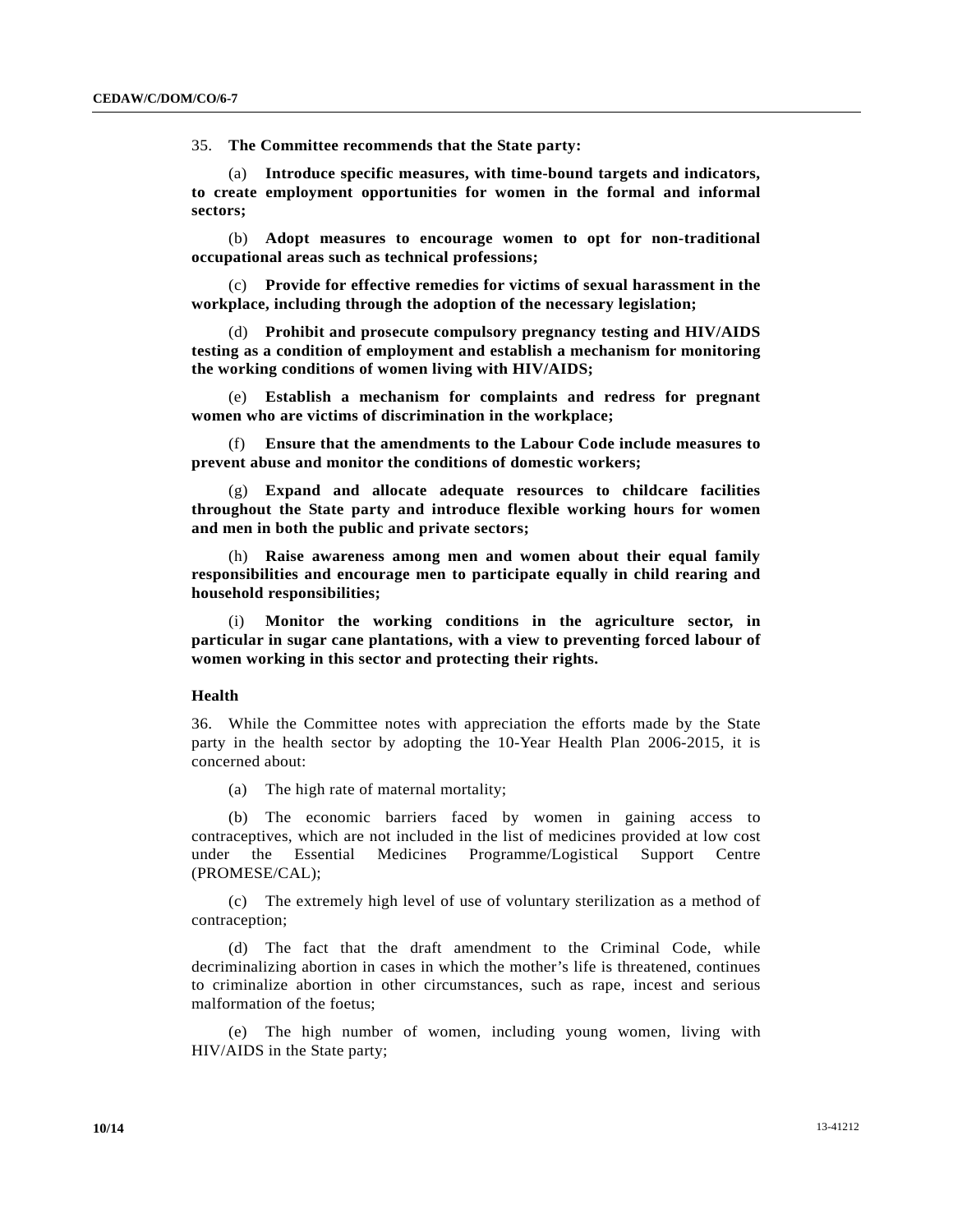(f) Discrimination against women of Haitian origin in the health system and the duty of health-care providers to report their migration status to the immigration authorities;

 (g) Discrimination against lesbian women, as reported to the Committee, which may prevent them from gaining access to sexual and reproductive health services.

## 37. **The Committee recommends that the State party:**

 (a) **Adopt a plan to reduce maternal mortality, paying special attention to young women;**

 (b) **Provide free or affordable access to family planning services and contraceptives for all women in order to reduce the use of voluntary sterilization as a method of contraception;**

 (c) **Ensure that the draft amendment to the Criminal Code, which decriminalizes abortion in cases in which the mother's life is threatened, will be expeditiously adopted and extended to cover other circumstances, such as rape, incest and serious malformation of the foetus, in line with the Committee's general recommendation No. 24;**

 (d) **Implement measures to prevent HIV/AIDS among women, paying particular attention to public information campaigns at the national and local levels, including by promoting awareness-raising campaigns on the role of men with regard to sexual and reproductive health;**

 (e) **Ensure that migrant women and girls have effective access to health care, irrespective of their migration status;**

 (f) **Ensure access to sexual and reproductive health by all women, including lesbians, without discrimination and avoiding any form of stigmatization.**

## **Rural women**

38. While the Committee notes the State party's initiatives for women in rural areas, it is concerned about the limited access of women in such areas to land ownership. It is also concerned about the exploitation of women and girls in rural areas who work in the agriculture sector and the lack of a legislative framework to protect them. The Committee notes with concern that the State party's poverty reduction strategy and policies for promoting entrepreneurship do not reach most women in rural areas. The Committee is concerned about the barriers faced by women in rural areas in gaining access to education and technologies.

#### 39. **The Committee recommends that the State party:**

 (a) **Adopt legislative measures to facilitate access by women in rural areas to land ownership and ensure their recognition as landowners;**

 (b) **Ensure that poverty reduction and income-generating strategies include specific provisions and targets relating to women in rural areas;**

 (c) **Ensure access by women and girls in rural areas to education and technological progress and its applications.**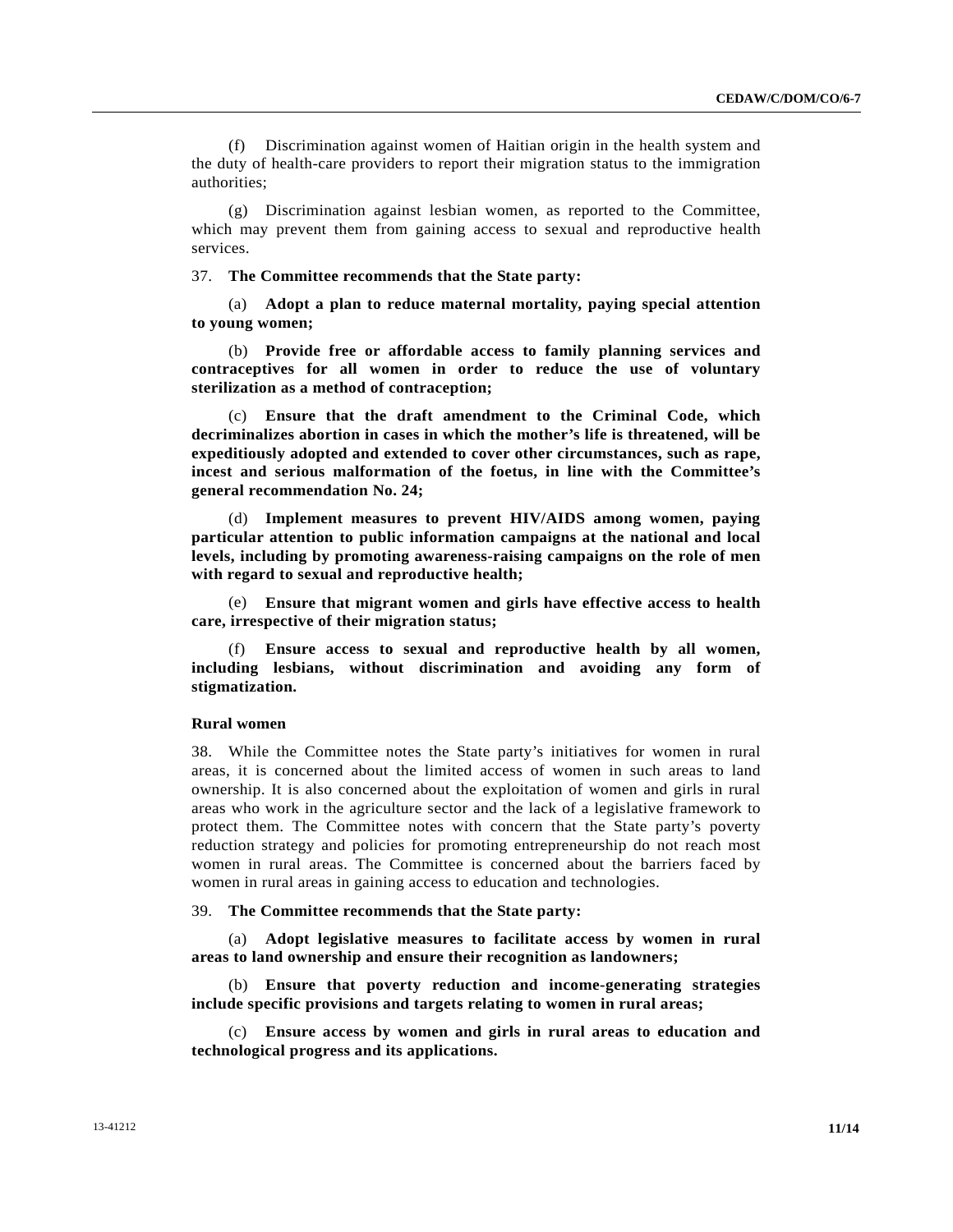## **Women of Haitian origin**

40. The Committee is deeply concerned about the multiple forms of discrimination against women of Haitian descent in the State party, which limit their enjoyment of the rights to nationality, education, employment and health. The Committee regrets that the State party provided no disaggregated information on the situation of women of Haitian origin living in its territory and has not considered the adoption of appropriate measures to protect the rights of such women.

## 41. **The Committee urges the State party:**

 (a) **To conduct research to determine the enjoyment of human rights by women of Haitian origin in the State party;**

 (b) **To collect disaggregated data on the situation of women of Haitian origin facing multiple forms of discrimination;**

 (c) **To identify, with the assistance of international organizations, good practices aimed at eradicating the multiple forms of discrimination faced by women of Haitian origin.**

### **Marriage and family relations**

42. While noting that the revision of the Civil Code strengthened some rights of women in relation to dissolution of marriage, the Committee is concerned that the Code establishes a nine-month period during which divorced women, unlike divorced men, may not remarry. The Committee also expresses concern about the legal minimum age of marriage, which remains at 15 years for girls, while it is 18 years for men under the Code.

43. **The Committee recommends that the State party amend its Civil Code to remove the discrimination prevailing between women and men regarding waiting periods to remarry, in line with the Convention and the Committee's general recommendation No. 29, on the economic consequences of marriage, family relations and their dissolution. It also recommends that the State party raise the legal minimum age of marriage for women to 18 years and adopt effective measures to prevent early marriages.**

### **Amendment to article 20 (1) of the Convention**

44. **The Committee encourages the State party to proceed with the acceptance of the amendment to article 20 (1) of the Convention concerning the meeting time of the Committee.**

### **Beijing Declaration and Platform for Action**

45. **The Committee calls upon the State party to use the Beijing Declaration and Platform for Action in its efforts to implement the provisions of the Convention.**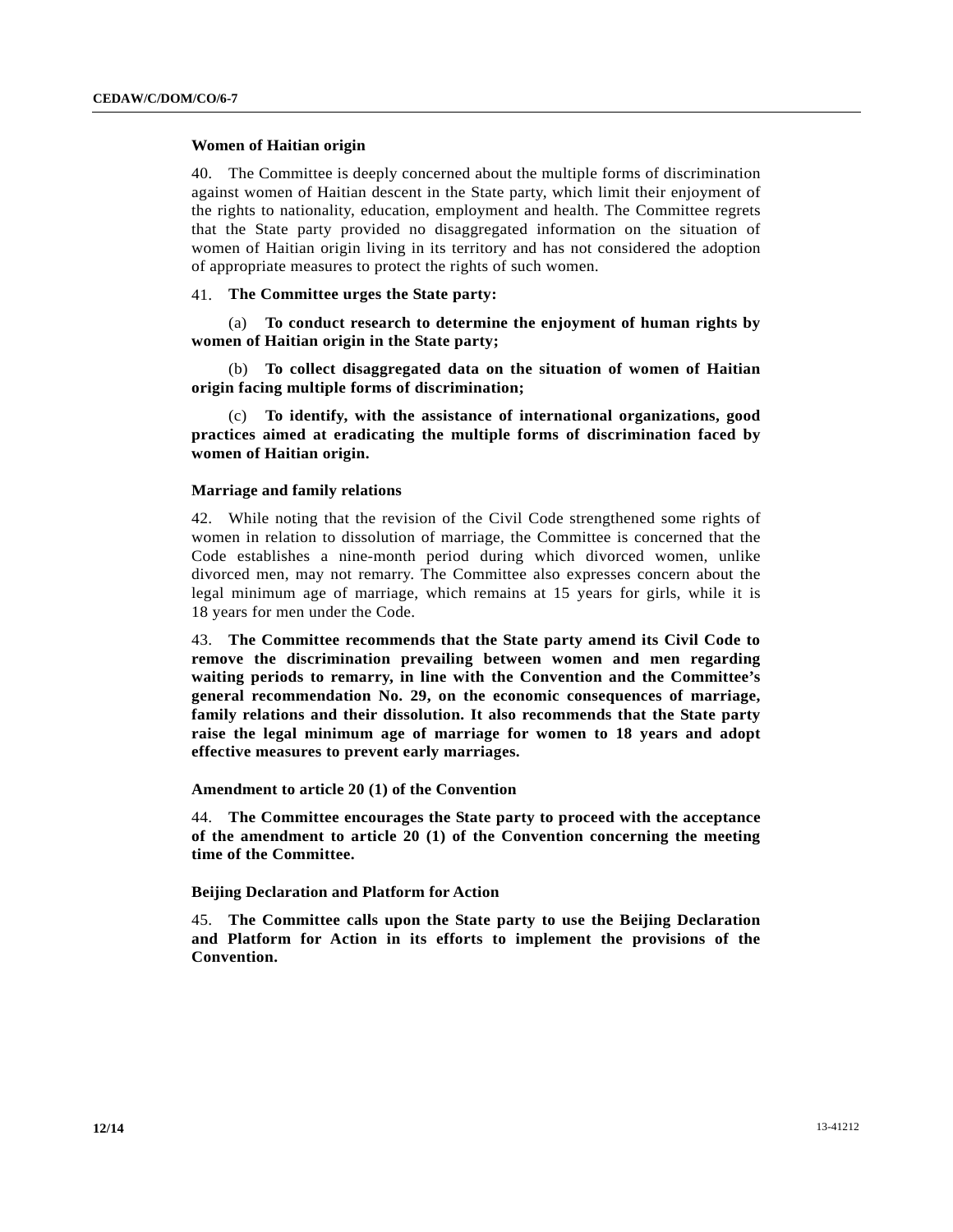**Millennium Development Goals and the post-2015 development framework** 

46. **The Committee calls for the integration of a gender perspective, in accordance with the provisions of the Convention, into all efforts aimed at achieving the Millennium Development Goals and into the post-2015 development framework.**

## **Dissemination and implementation**

47. **The Committee recalls the obligation of the State party to systematically and continuously implement the provisions of the Convention. It urges the State party to give priority attention to the implementation of the present concluding observations and recommendations between now and the submission of the next periodic report. The Committee therefore requests the timely dissemination of the concluding observations, in the official language of the State party, to the relevant State institutions at all levels (national, regional, local), in particular to the Government, the ministries, the National Congress and the judiciary, to enable their full implementation. It encourages the State party to collaborate with all stakeholders concerned, such as employers' associations, trade unions, human rights and women's organizations, universities and research institutions, the media and so forth. It further recommends that its concluding observations be disseminated in an appropriate form at the local community level, so as to enable their implementation. In addition, the Committee requests the State party to continue to disseminate the Convention, the Optional Protocol thereto, jurisprudence and the Committee's general recommendations to all stakeholders.**

## **Ratification of other treaties**

48. **The Committee notes that the adherence of the State party to the nine major international human rights instruments**[1](#page-12-0) **would enhance the enjoyment by women of their human rights and fundamental freedoms in all aspects of life. The Committee therefore encourages the State party to consider ratifying the treaties to which it is not yet a party, namely, the International Convention on the Protection of the Rights of All Migrant Workers and Members of Their Families and the International Convention for the Protection of All Persons from Enforced Disappearance.**

### **Follow-up to the concluding observations**

49. **The Committee requests the State party to provide, within two years, written information on the steps taken to implement the recommendations**  contained in paragraphs  $25$  (a), (b), (e) and  $35$  (b), (c), (d), (g) and (h) above.

<span id="page-12-0"></span>**\_\_\_\_\_\_\_\_\_\_\_\_\_\_\_\_\_\_** 

<sup>1</sup> The International Covenant on Economic, Social and Cultural Rights; the International Covenant on Civil and Political Rights; the International Convention on the Elimination of All Forms of Racial Discrimination; the Convention on the Elimination of All Forms of Discrimination against Women; the Convention against Torture and Other Cruel, Inhuman or Degrading Treatment or Punishment; the Convention on the Rights of the Child; the International Convention on the Protection of the Rights of All Migrant Workers and Members of Their Families; the International Convention for the Protection of All Persons from Enforced Disappearance; and the Convention on the Rights of Persons with Disabilities.